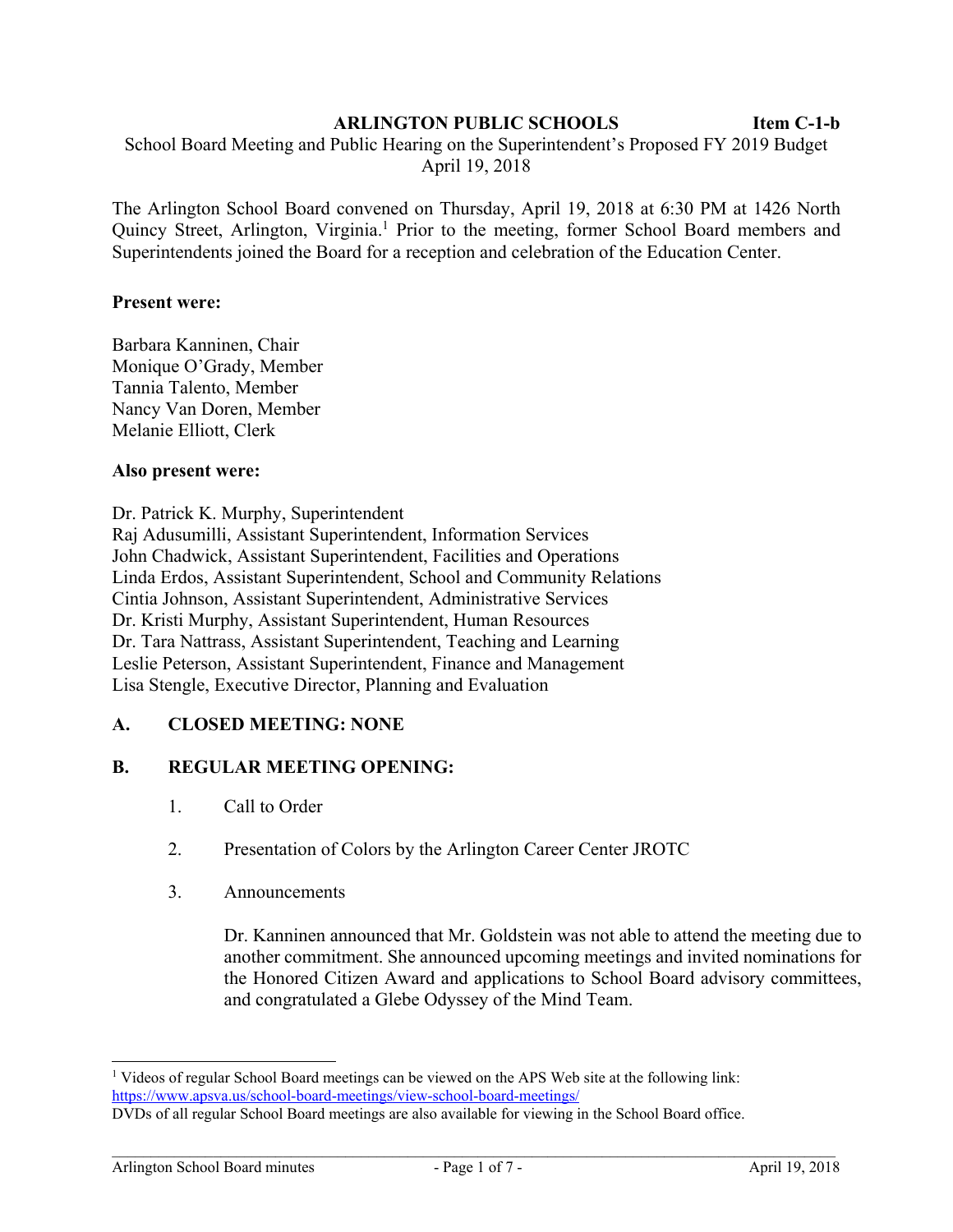Dr. Murphy recognized nominees and recipients of Employee of the Year awards, announced several upcoming events and shared Extended Day and Summer School registration dates. He also provided information about the Administrative Offices move to 2110 Washington Blvd.

# **C. PUBLIC HEARING ON THE SUPERINTENDENT'S PROPOSED FY 2019 BUDGET**: (6:44 PM)

The following speakers addressed the Board in support of World Language and the FLES program, encouraging the Board to keep FLES intact:

*Hans Fenstermacher,* member, World Languages Advisory Committee (WLAC) *Sara Ugarte Aramendia,* WLAC Chair *Yun Kang*, parent *Katherine McGwier,* parent

The following speakers also addressed the Board:

- *Cynthia Hilton,* Aquatics Committee*:* opposing the proposed increase in swim fees and suggesting that APS ask the Department of Parks and Recreation to transfer funds to address the shortfall in funding.
- *Audrey Clement*, resident: appreciating efforts to reduce the budget, and sharing some concerns about aspects of the proposed budget.
- *Jennifer Bauer,* parent, CCPTA president: opposing increasing class size and asking that current levels be maintained. She also confirmed that the CCPTA is asking the County Board to provide sufficient funding to avoid this type of cut.

*Eric Harold,* Montessori parent: opposing proposed changes to Montessori staffing.

*Shannon Fischer,* parent: expressing concern about reductions in staffing for students with special needs, and asking for full funding for the Arts program in the schools.

The following speakers also addressed the Board asking the Board to include funding for the Challenging Racism program:

*Nizar Farsakh,* parent *Alicia Cackley,* resident *Latonya Francis,* parent

Dr. Kanninen thanked the speakers and reviewed the next steps in the budget process.

# **D. CONSENT AGENDA**: (7:15 PM)

*Ms. Van Doren moved that the Board adopt the consent agenda*, seconded by Ms. Talento. The motion was adopted in a vote of 4 - 0, with Dr. Kanninen, Ms. O'Grady, Ms. Talento and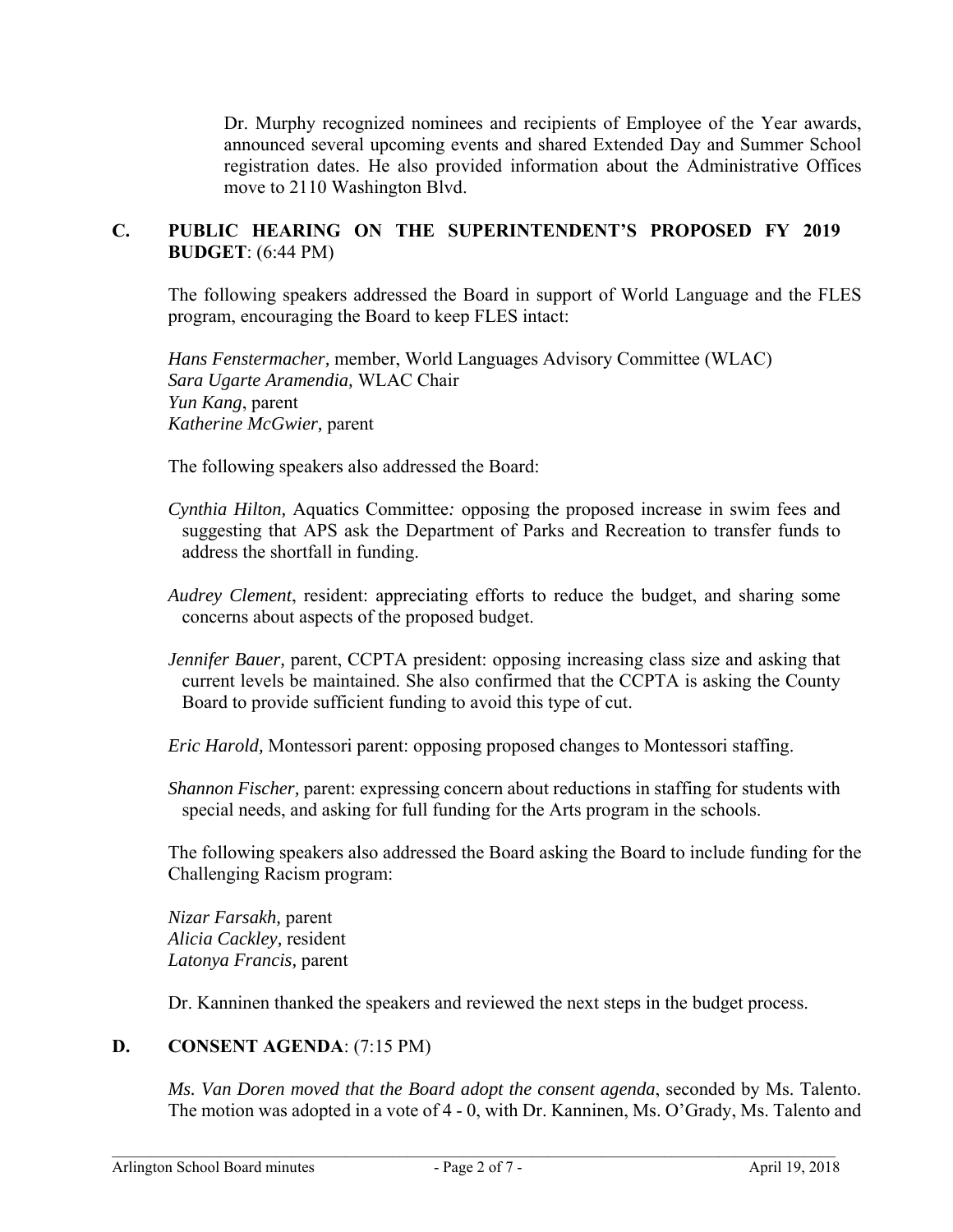Ms. Van Doren voting affirmatively. The following items or actions were approved as a part of consent:

- 1. Minutes:
	- a. February 6, 2018 Work Session on the Strategic Plan
	- b. February 15, 2018 School Board Meeting
	- c. February 22, 2018 School Board Meeting
	- d. February 22, 2018 Budget Work Session #1
	- e. April 11, 2018 Closed Meeting
- 2. Personnel Actions

### P/E-SCALE PERSONNEL

- 1 Appointment
- 3 Resignations

### T-SCALE PERSONNEL

- 2 Nonrenewals
- 12 Resignations
- 2 Resignations (With Prejudice)
- 6 Retirements

### A-SCALE PERSONNEL

- 7 Appointments
- 3 Changes In Position/Salary
- 1 Resignation
- 6 Retirements

#### SUPPORT SERVICES PERSONNEL

- 2 Appointments
- 4 Changes In Position/Salary
- 1 Resignation
- 2 Retirements
- 3. Construction Contract Award for Gunston HVAC Modernization
- 4. Barcroft Parking Garage License Agreement with Arlington County
- 5. The Children's School Letter of Intent

# **E. CITIZEN COMMENT ON NON-AGENDA ITEMS**: (7:17 PM)

The following speakers addressed the Board, asking that all students currently attending Henry Elementary School be moved together to Alice Fleet Elementary. One speaker also remembered Henry principal Annie Turner:

*Melissa Logsdon,* Henry PTA president *Mariam Kherbouch*, parent *Christine Brittle,* parent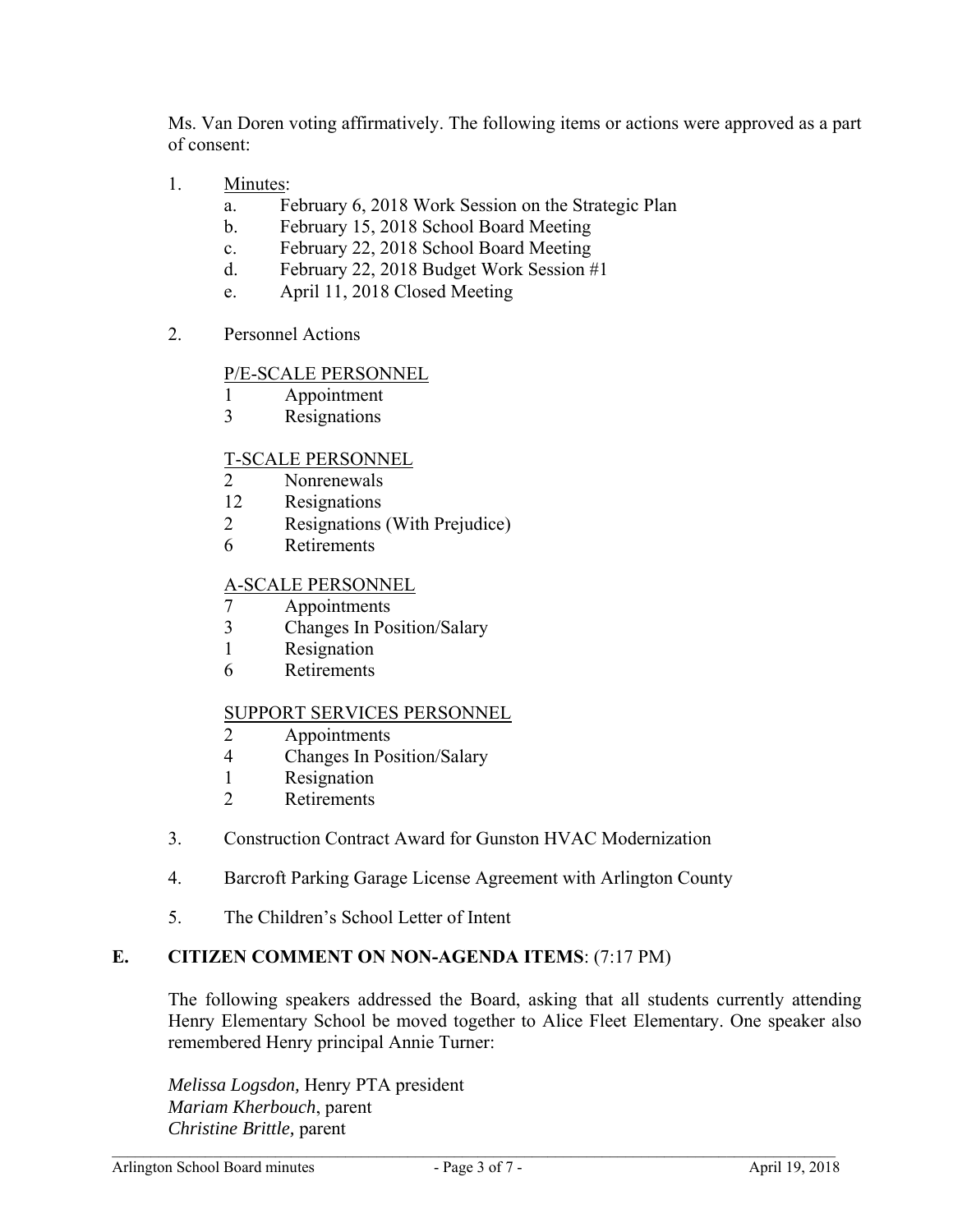The following speakers addressed the Board opposing using Nottingham as an option school rather than a neighborhood school:

*Daniele Herndon,* Nottingham parent *Stacy Rosenthal,* Nottingham PTA president:

The following speakers addressed the Board opposing moving the Key immersion program to another location, noting many other changes already taking place with the program:

*Erin Freas-Smith*, Key parent *Erin Carnahan,* parent *Allison Jiminez*, parent *Maria Elena Greene,* Key PTA President *Lisa Dropkin,* parent *Ryann Davitian*, parent

The following speakers addressed the Board opposing moving Arlington Science Focus School (ASFS) to a new location or converting it to an option school:

*Stephanie Lin,* ASFS teacher *Jenn Hall,* ASFS teacher *Austin Horbaly,* parent

The following speaker also addressed the Board:

*Brendan Martin,* parent: encouraging the Board to implement a formal program for student voter registration.

Dr. Kanninen thanked the speakers and called for a five minute break.

# **F. MONITORING ITEMS**: (8:01 PM)

1. Superintendent's 2017-18 Action Plan Update:

Dr. Murphy presented an update on current initiatives in the areas of new policies and policy revisions, preparations for new schools and program moves, projects related to operational planning initiatives, and capital initiatives. He reviewed the timelines for projects in each area, acknowledged community involvement, and encouraged continued engagement as these projects move forward.

Responding to a question, Dr. Murphy confirmed that an update on the status of staffing for the FLES program will be presented at an upcoming work session.

2. Visual and Performing Arts Update and Program Evaluation: (8:07 PM)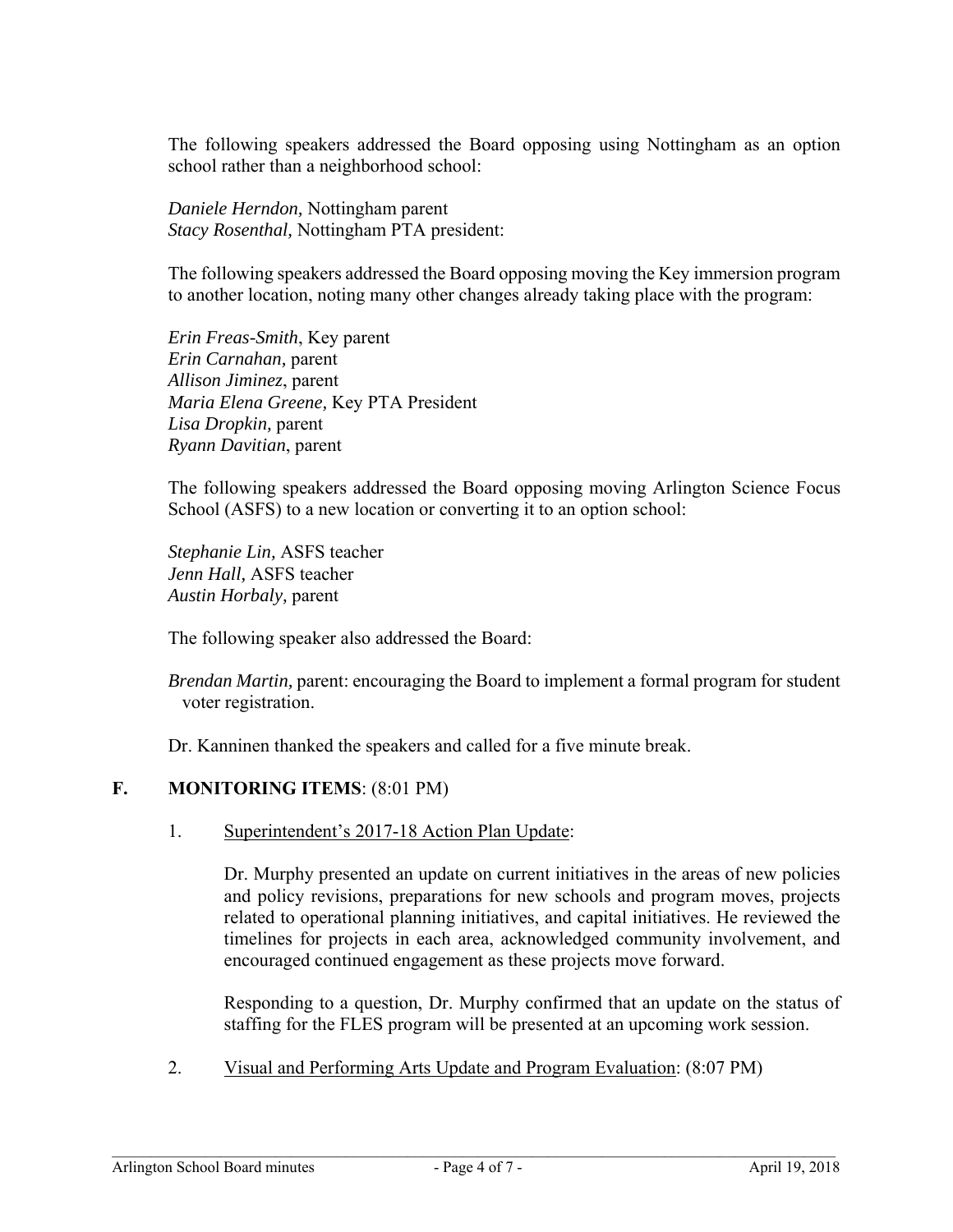Ms. Regina Van Horne, Assistant Director, Program Evaluation, and Ms. Pam Farrell, Supervisor, Arts Education, presented the program evaluation and update. Ms. Van Horne described the program and evaluation process, and reviewed key findings on quality of instruction, arts access, and participation. She shared student outcomes in terms of artistic process, artistic products, and opportunities to pursue arts careers. Ms. Farrell presented recommendations and next steps related to exploring opportunities to increase awareness of and participation in the arts, establishing a theater equipment replacement schedule, exploring course offerings based on workforce trends, and strengthening identification of students who are gifted in the arts at all schools.

Responding to questions, Ms. Van Horne shared data on enrollment in arts classes, and Ms. Farrell described plans to explore courses that mesh with workforce trends. Board members appreciated efforts to provide opportunities and engage all students in the arts. Additional topics discussed included arts and school culture, staffing and scheduling, and the availability of funds to help students access arts programs.

### 3. Memorandum of Understanding and Students Rights: (8:44 PM)

Dr. Jeannette Allen, Director, Administrative Services, updated the Board on the Memorandum of Understanding (MOU) between APS and the Arlington County Police Department (ACPD), and the "Know Your Rights" student document. She acknowledged collaboration between APS and ACPD as well as support from the CCPTA, and introduced Deputy Chief Penn and Captain Vincent, who spoke to the School Resource Officer program and collaboration on the MOU. Dr. Allen then described development of the MOU and shared the key elements such as guidance on the SRO and APS on roles and responsibilities. She then described the "Know Your Rights" document, reviewing the development process and feedback received, and highlighted key elements of the document. In closing, she summarized next steps.

The following speaker addressed the Board:

*Jen Bauer,* CCPTA President: appreciating the opportunity the CCPTA had to collaborate in developing these documents to ensure that they provide students, families and staff with appropriate guidance and support.

Board members appreciated all involved in this effort. Responding to questions, staff provided information on how the documents will be shared with students and parents. Dr. Allen also spoke to plans to provide opportunities for discussion to ensure that students understand the information being provided.

4. Capital Improvement Plan Framework: (9:08 PM)

Mr. Robert Ruiz, Principal Planner, presented an update on the development of the next CIP and the CIP framework. After outlining the CIP development process, he provided a brief summary of enrollment growth projections. He then described projects in the Superintendent's proposed CIP framework at the elementary, middle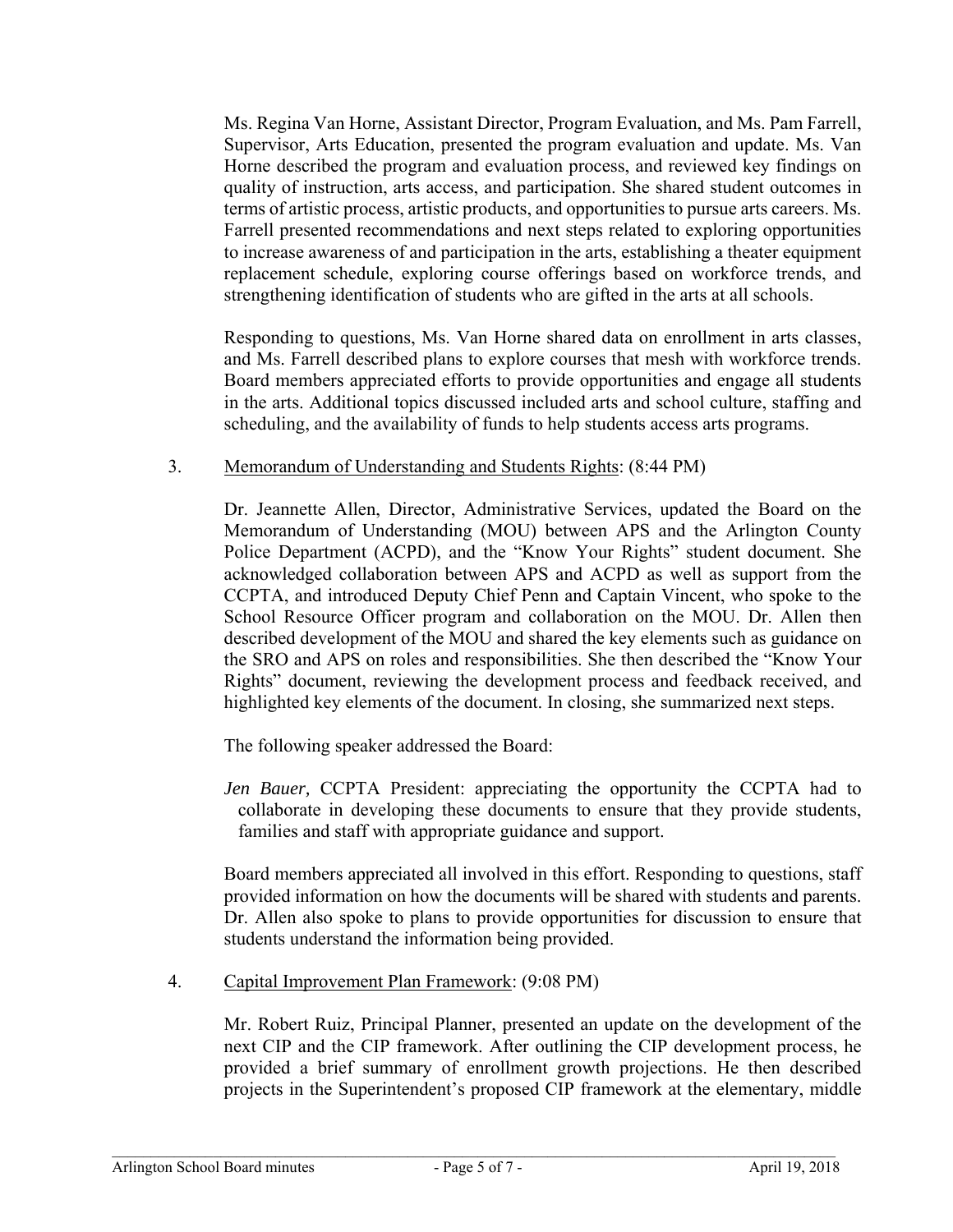and high school levels to address enrollment growth. In closing, Mr. Ruiz reviewed the CIP timeline, including upcoming work sessions and Board action.

The following speaker addressed the Board:

*Jen Bauer, parent: stating concerns about crowding at the high school level and asking* that seats at the Education Center be used for high school capacity.

Responding to questions, Ms. Stengle provided additional information about some proposals presented. Board members were concerned about potential changes in plans for the Education Center, and looked forward to the next work session to explore options. Dr. Kanninen reviewed plans for the work session and discussed trends in enrollment changes by grades. She encouraged staff and the Board to think about flexibility and encouraged the community to stay engaged.

### **F. ACTION ITEM**: (9:43 PM)

#### 1. Special Education Annual Plan:

Mr. Paul Jamelske, Director, Special Education, presented a brief update on special education funding and how the grant funding will be used.

*Ms. O'Grady moved that the School Board approve the Annual Application for Special Education Programs and for Part B Funds under the Individuals with Disabilities Education Improvement Act,* seconded by Ms. Talento, and the motion was adopted in a vote of 4 - 0, with Dr. Kanninen, Ms. O'Grady, Ms. Talento and Ms. Van Doren voting affirmatively.

# **G. INFORMATION ITEMS**: (9:51 PM)

#### 1. Construction Contract Award for Yorktown High School Internal Modifications

Mr. Jeff Chambers, Director of Design and Construction, presented the proposed construction contract award for internal modifications at Yorktown. He confirmed that the bid received was below the estimated construction cost, and staff will be able to use some project funds for needed security improvements. After reviewing the project funding and budget, he presented the staff recommendation to award the contract.

#### 2. School Board Policy 20-2.210 Electronic Technologies Acceptable Use: (9:56 PM)

Dr. Nattress provided an overview the process underway to review and revise School Board policies related to technology use in APS, highlighting staff involvement and community engagement. She explained how technology guidance is found in policy, in policy implementation procedures and in curriculum documents and the instructional framework, She then described key components of the policy being brought forward.